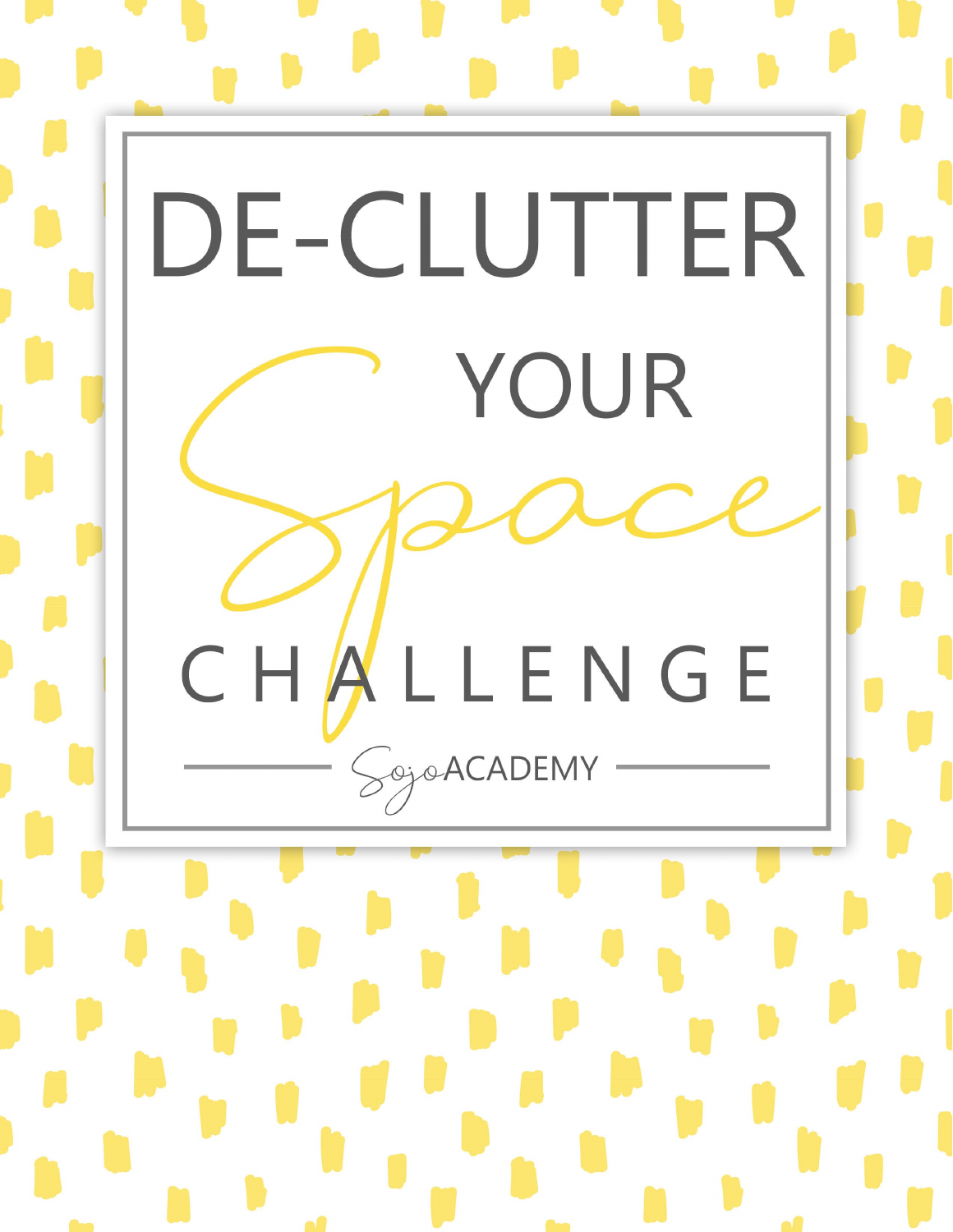De-clutter Your Space Challenge © 2019 Sojo Academy. All Rights Reserved.

This journal is intended for INDIVIDUAL PERSONAL USE ONLY and may not be reproduced in any form, in whole or in part, without written permission from Sojo Academy EXCEPTING it is for the purchaser's individual personal use. Please do not participate in or encourage piracy of copyrighted materials in violation of the author's rights.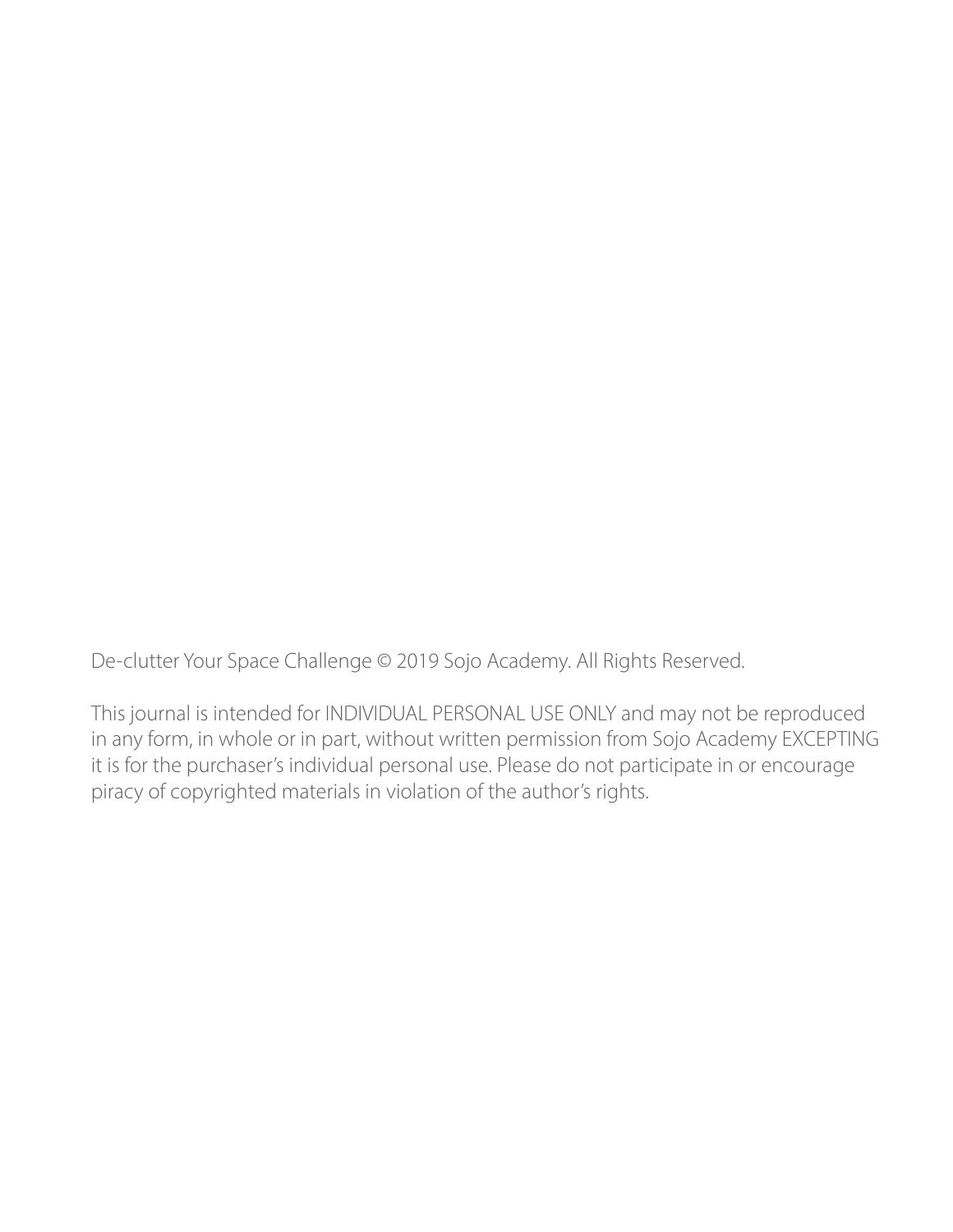

# 7-DAY BIBLE READING PLAN

Day One Matthew 6:19-21 Day Two Mark 4:19 Day Three Matthew 16:26 Day Four Matthew 6:31-34 Day Five Luke 12:15 Day Six I John 2:15-17 Day Seven I Timothy 6:6-8 BONUS: Isaiah 58:6-7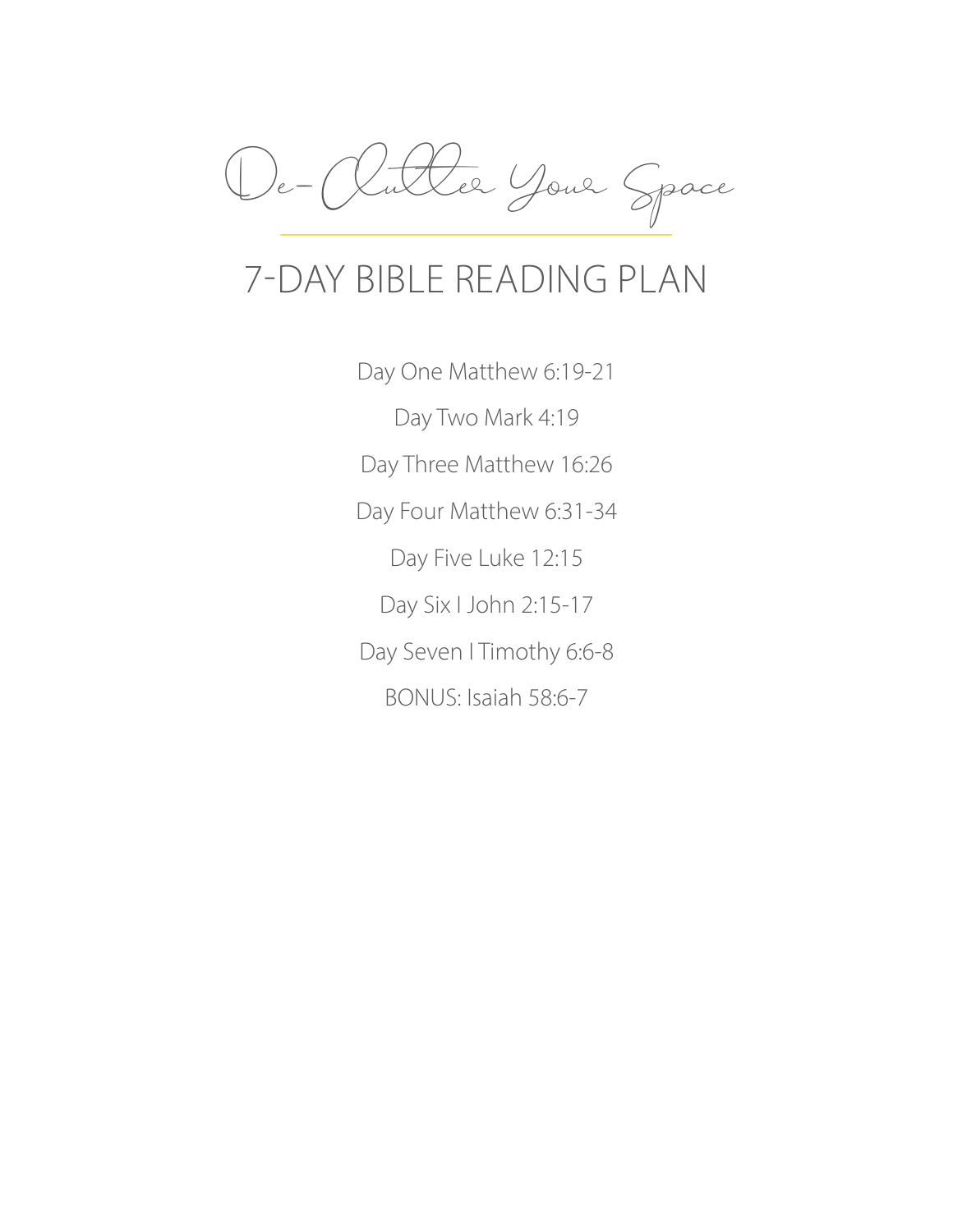Introduction:

Stuff. It seems many of us are drowning in it. My mom told me growing up that a cluttered environment leads to a cluttered mind and I do believe it's true. Take for example an overstuffed closet, jammed full of clothes. While we would think a full closet is a good thing because it ensures we always have something to wear, it could, in fact be a source of frustration.

That closet full of clothes can produce decision fatigue, the result of having too many choices to make. This demand on our mental energy wears us down, energy that could be better spent on other decisions with more significant stakes than what to put on one's body.

Another problem with stuff is that the more we have, the more we need- we end up needing stuff to store stuff and more stuff to upkeep and repair stuff. As we all know, there is literally no end to stuff!

 The biggest trouble, however, is when stuff interferes with our life mission to love and serve God. We need wisdom to recognize when stuff is crowding out our priorities, consuming too much of our resources (time, financial, emotional, etc), or choking out our fruitfulness (see Mark 4:19).

During this mini-challenge, we're going to de-clutter one of our common "spaces." Our goal is to help you see "stuff" as an asset in your life, a tool that assists you in serving God and others. Stuff that doesn't serve you and your greatest purposes is stuff that needs to go! We hope this process will inspire and motivate you to keep going and that your possessions serve you well all the days of your life.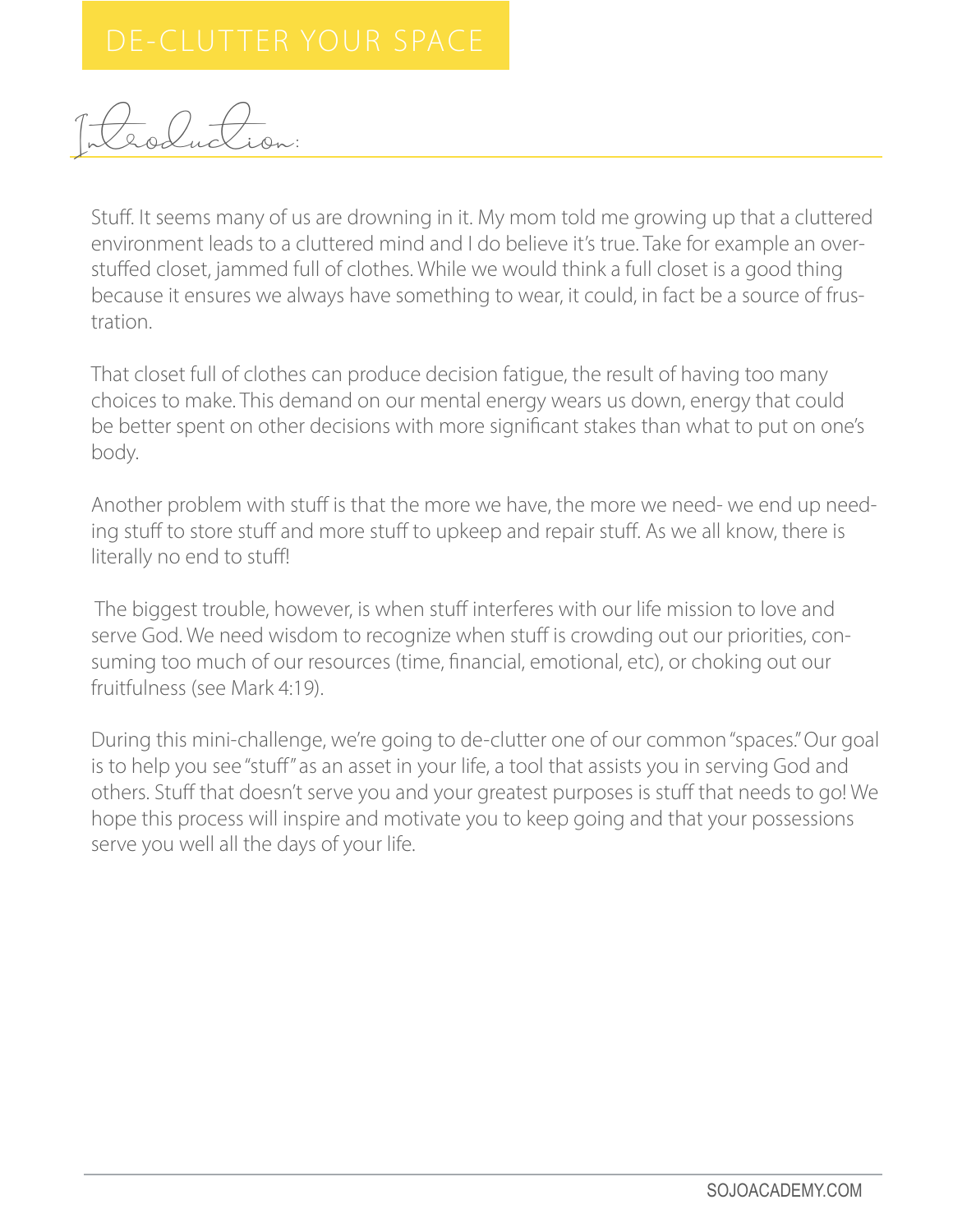<u>The Great (loget Ve-Clutter Challenge</u>

We visit our closets every single day and if you're like me, your closet serves as a storage area for more than just clothes  $\odot$  Because it can be a real problem area... and because the closet can induce heart palpitations and the release of stress hormones (you think I'm kidding?) on a daily basis… we're going to start here.

But before we go there, let's take a look at what Scripture says. Our premise for cleaning out the clutter during this challenge comes from I Corinthians 6:12 which says,

## *"Everything is permissible for me, but not all things are beneficial. Everything is permissible for me, but I will not be enslaved by anything [and brought under its power, allowing it to control me]." (AMP)*

While physical possessions may be morally neutral, we want them to be beneficial to us... not a master over us.

| Scripture       | How can possessions be a<br>blessing? | A curse? |
|-----------------|---------------------------------------|----------|
| Matthew 6:19-21 |                                       |          |
| Mark 4:19       |                                       |          |
| Matthew 16:26   |                                       |          |
| Matthew 6:31-34 |                                       |          |

Take a look at each of these passages and answer the following questions for each one: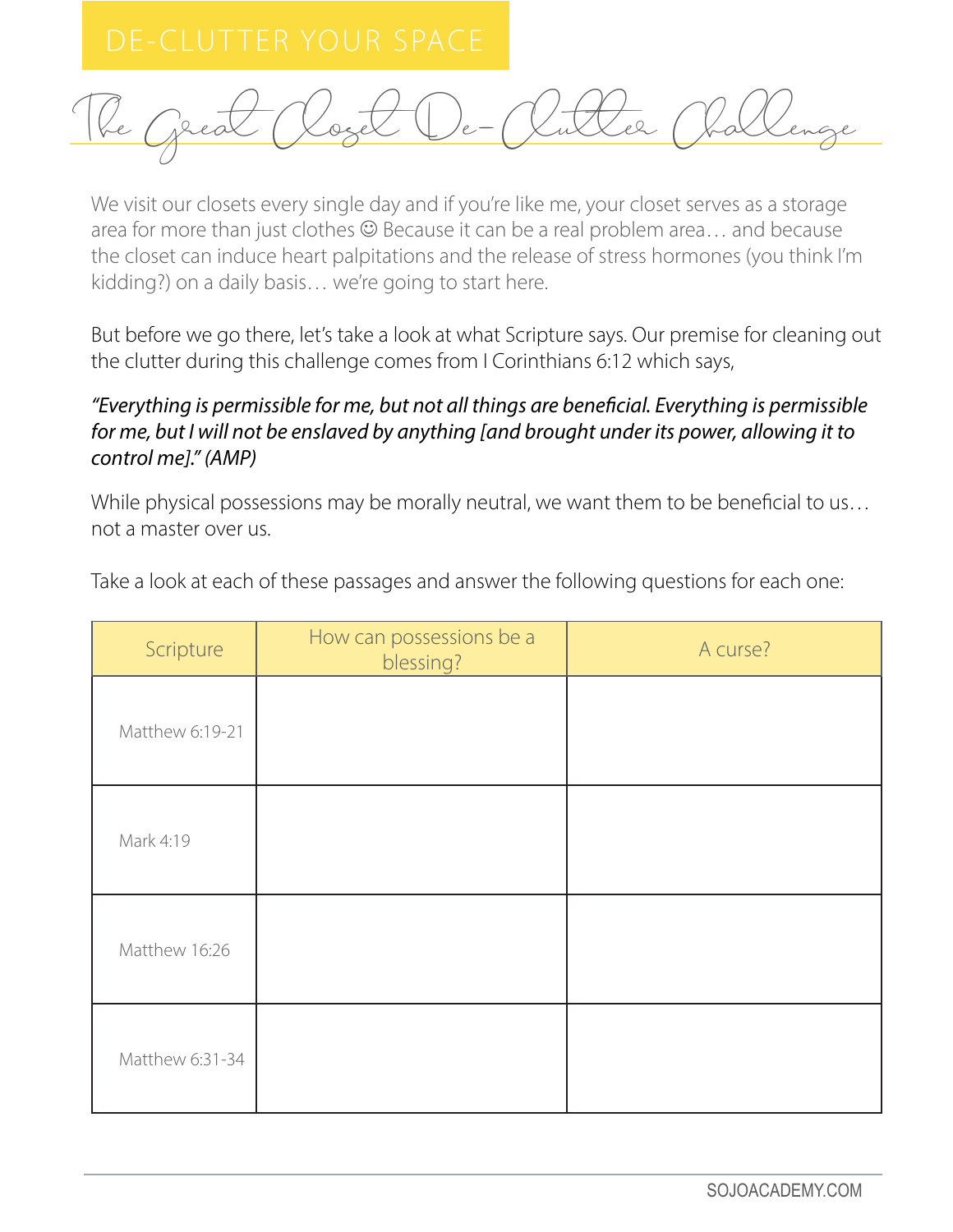| Scripture          | How can possessions be a<br>blessing? | A curse? |
|--------------------|---------------------------------------|----------|
| Luke 12:15         |                                       |          |
| I John 2:15-17     |                                       |          |
| I Timothy 6:6-8    |                                       |          |
| Isaiah 58:6-7      |                                       |          |
| I Corinthians 6:12 |                                       |          |

Summary: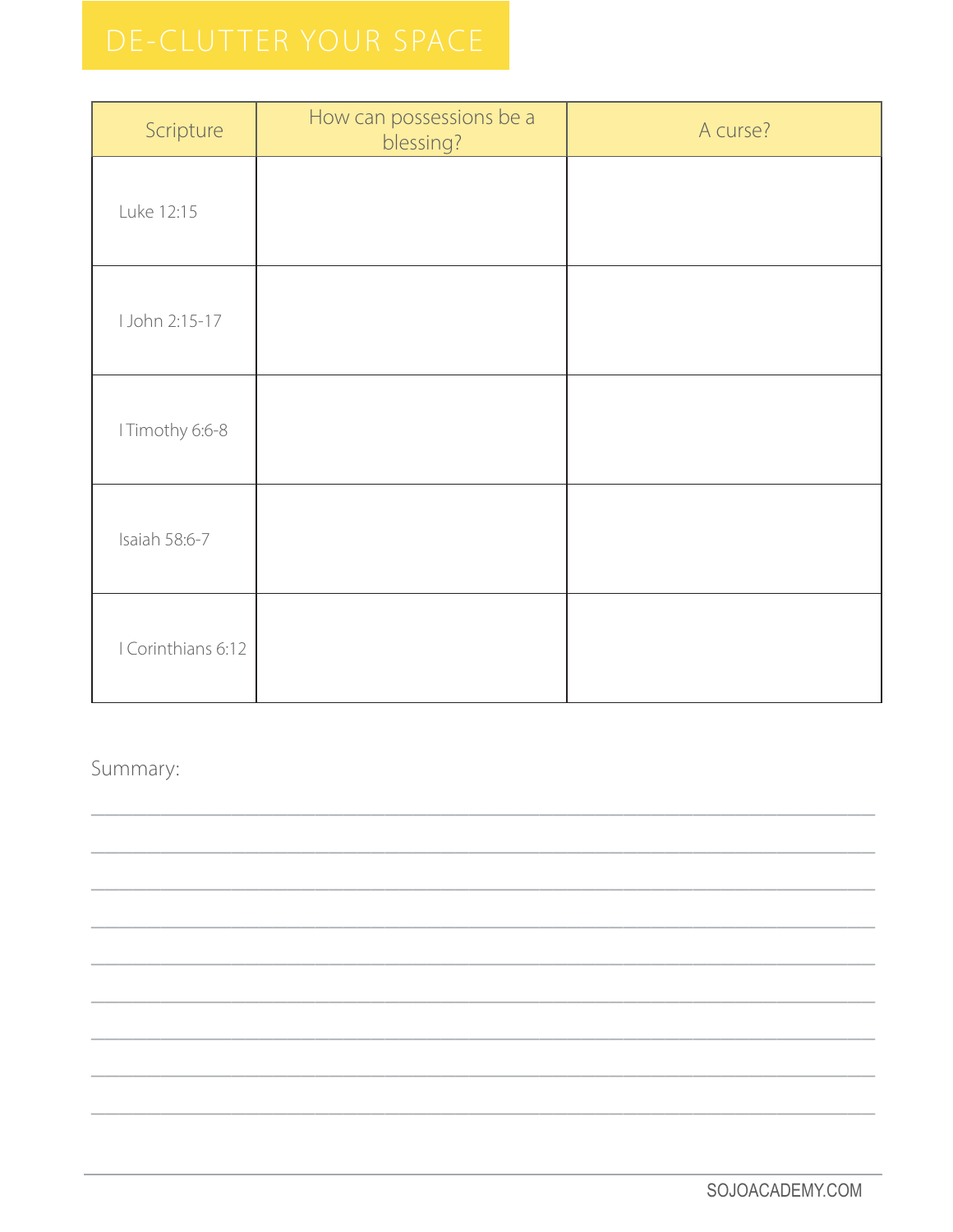De-cluttering Steps

- 1. To begin your closet de-clutter, take a "before" photo. Trust us, you'll feel so proud of yourself when you compare your before and after so take just a sec to snap that before pic.
- 2. Decide on how you're going to dispose of discarded items. Will you donate them? If so, where? Go ahead and plan your trip. Will you trash them? Will you sell them? Plan the details for getting rid of your clean out items. Do yourself a favor and make those choices now while you're fresh. Gather up trash bags, labels, sharpies, and anything else you might need for tagging and bagging your items.
- 3. Now go take a look at your closet. As you observe what's before you, ask what your ideal closet would look like? How can your closet serve you and help you fulfill God's plans and purposes for your life? What needs to be in your closet? What doesn't? What things in your closet cause turmoil? If you've never thought about this before, take your time with it! You may even want to jot down some notes. Ask yourself what needs to happen in your closet for that to happen?
- 4. Take everything out of your closet. Yes, everything! Pile your clothes on the bed and clean out any trash as you take stuff out. Sort and group like items together as you take things out (papers with papers, shoes with shoes, etc). Set a timer for this part so that you don't get sidetracked. You're not cleaning yet, you're simply getting everything out in the open.
- 5. Purge! Starting with your clothes, look at each piece and ask yourself if it contribute to your ideal closet or simply add clutter? Do you wear it (or have you worn it in the past year?) Do you like it? Do you feel good/confident in it? Does it fit? Do you have the other pieces necessary to complete the outfit? If your answers aren't satisfactory, purge it girl! Once again, set a timer so that you move as quickly as possible through this process.
- 6. Next, go through the same process with your shoes, belts, bags, scarves, etc.
- 7. Complete the same process with any other items remaining. For anything that doesn't belong in your closet at all (hello paper piles!) take them to their appropriate places. You can tackle those areas later.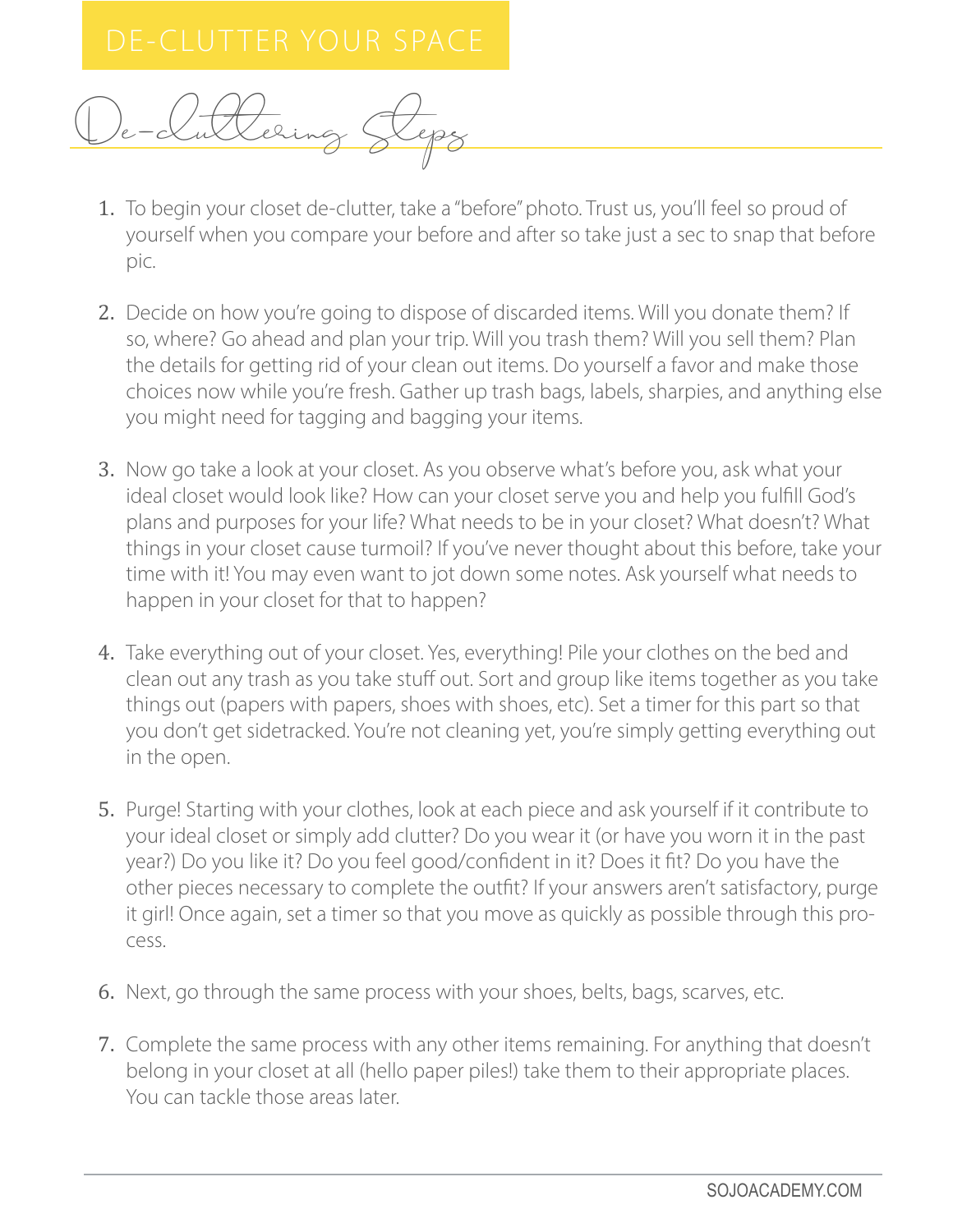8. Put everything you decided to keep back in your closet and organize it according to that "ideal closet" you imagined earlier. For example, you may want to organize clothes by season or by color, or store extra sheets in suitcases. Try to organize your closet with items you already have, rather than purchasing additional items (such as containers).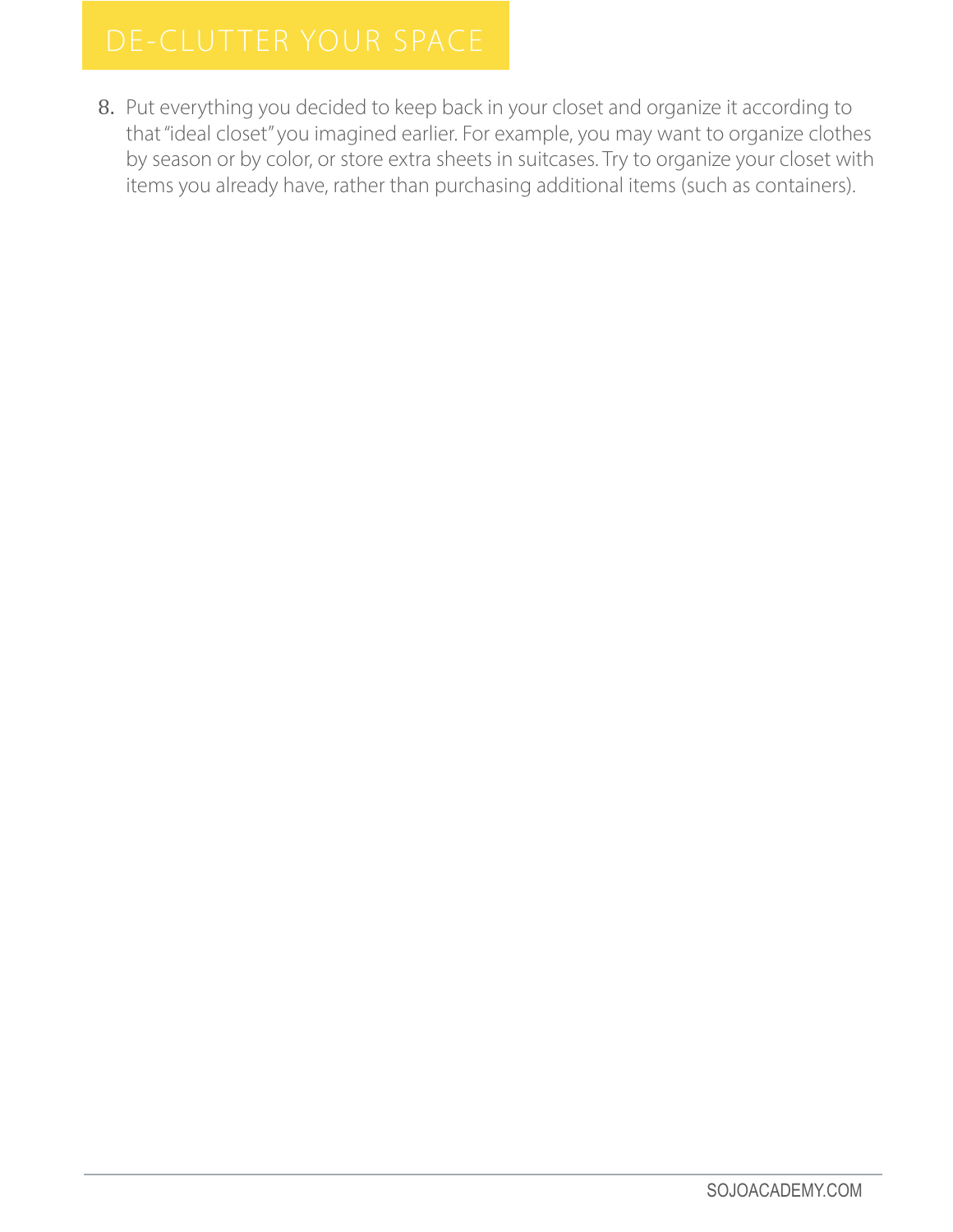De-Clutter Checklist

 $\Box$  Take a "before" photo of your closet.

 $\Box$  Decide on how you're going to dispose of discarded items: I plan to...

\_\_\_\_\_\_\_\_\_\_\_\_\_\_\_\_\_\_\_\_\_\_\_\_\_\_\_\_\_\_\_\_\_\_\_\_\_\_\_\_\_\_\_\_\_\_\_\_\_\_\_\_\_\_\_\_\_\_\_\_\_\_\_ \_\_\_\_\_\_\_\_\_\_\_\_\_\_\_\_\_\_\_\_\_\_\_\_\_\_\_\_\_\_\_\_\_\_\_\_\_\_\_\_\_\_\_\_\_\_\_\_\_\_\_\_\_\_\_\_\_\_\_\_\_\_\_  $\_$  , and the set of the set of the set of the set of the set of the set of the set of the set of the set of the set of the set of the set of the set of the set of the set of the set of the set of the set of the set of th  $\_$  , and the set of the set of the set of the set of the set of the set of the set of the set of the set of the set of the set of the set of the set of the set of the set of the set of the set of the set of the set of th

\_\_\_\_\_\_\_\_\_\_\_\_\_\_\_\_\_\_\_\_\_\_\_\_\_\_\_\_\_\_\_\_\_\_\_\_\_\_\_\_\_\_\_\_\_\_\_\_\_\_\_\_\_\_\_\_\_\_\_\_\_\_\_  $\_$  , and the set of the set of the set of the set of the set of the set of the set of the set of the set of the set of the set of the set of the set of the set of the set of the set of the set of the set of the set of th  $\_$  , and the set of the set of the set of the set of the set of the set of the set of the set of the set of the set of the set of the set of the set of the set of the set of the set of the set of the set of the set of th \_\_\_\_\_\_\_\_\_\_\_\_\_\_\_\_\_\_\_\_\_\_\_\_\_\_\_\_\_\_\_\_\_\_\_\_\_\_\_\_\_\_\_\_\_\_\_\_\_\_\_\_\_\_\_\_\_\_\_\_\_\_\_

 $\Box$  Take a look at your closet. What does your ideal closet look like?

 $\Box$  Take everything out of your closet. Pile clothes on the bed, clean out trash, sort and group like items together

 $\Box$  Purge! Starting with your clothes, look at each piece and ask yourself if it contributes to your ideal closet or simply adds clutter.

 $\Box$  Next, go through the same process with your shoes, belts, bags, scarves, etc.

 $\Box$  Complete the same process with any other items remaining. Return misplaced items to their proper home.

 $\Box$  Replace closet items and organize your items.

 $\Box$  Take an "after" photo of your closet.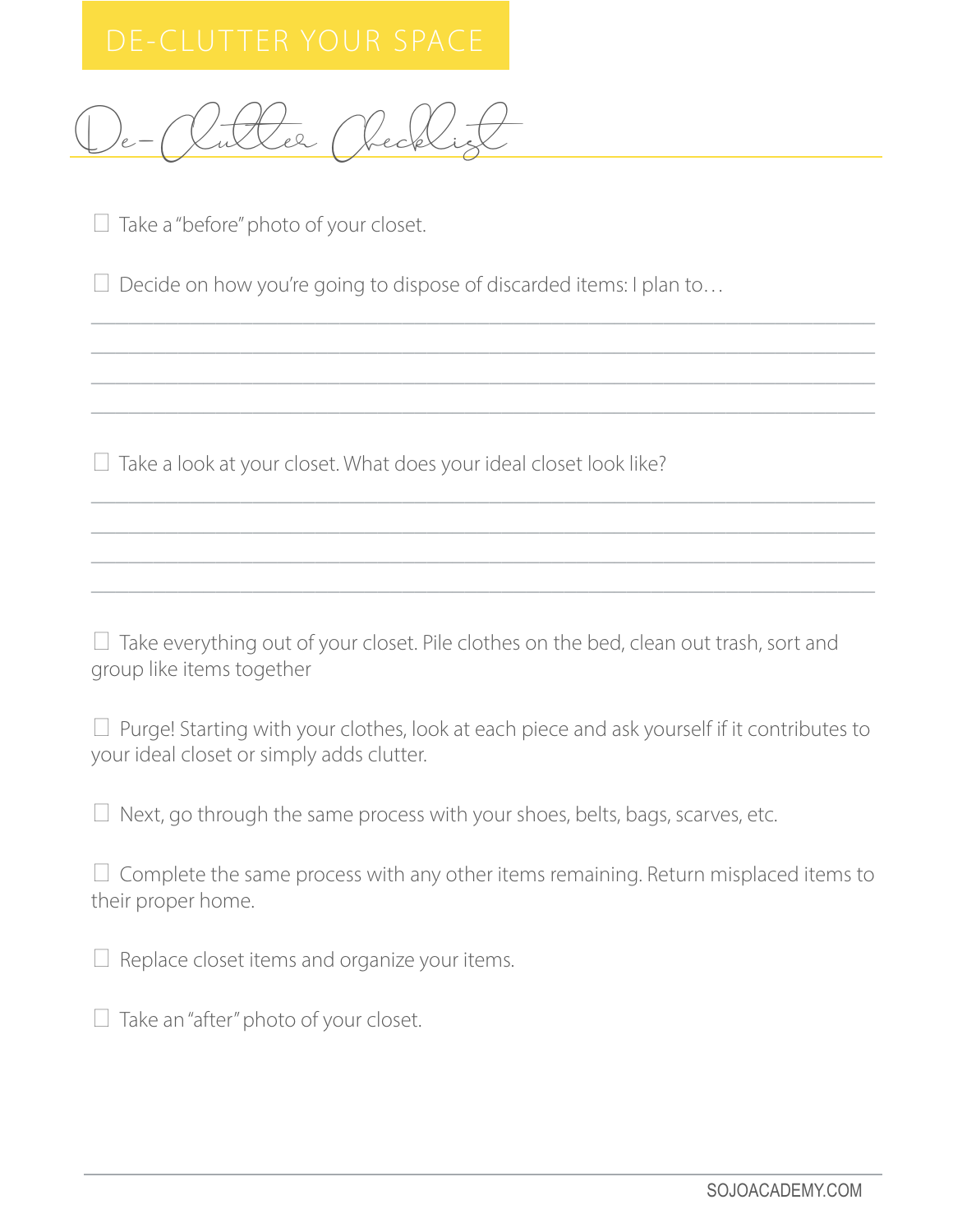Next Steps

Congratulations! Cleaning out your closet is a great step to de-cluttering your stuff. But the process doesn't have to stop here! Hopefully you are motivated to continue mastering your belongings so that they serve you and your priorities. As you have time this summer, continue de-cluttering the spaces in your home.

While there are a variety of ways to clean out and de-clutter, find a process that works for you. Some find it helpful to take their time and go room by room; others prefer doing it all in a weekend. The point is to get started and keep moving forward.

Oh, there is one last thing! Post your before and after photos in our Facebook group so we can celebrate your new closet with you! Woohoo!